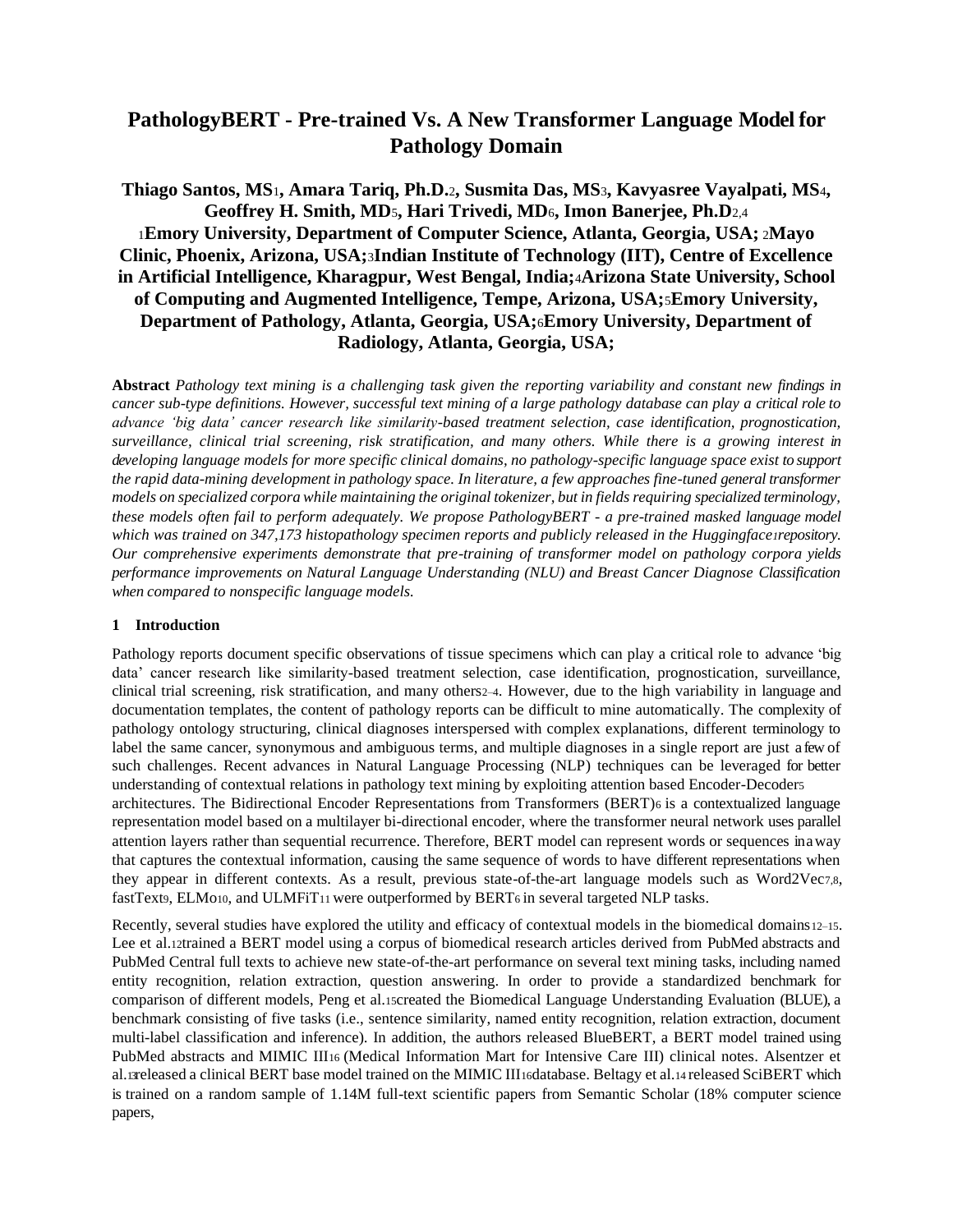82% biomedical papers).

While there is a growing interest in developing language models for more specific clinical domains, the current trend appears to prefer fine-tuning general transformer models on specialized corpora rather than developing models from the ground up with specialized vocabulary12,13,15. However, in fields requiring specialized terminology, such as pathology, these models often fail to perform adequately. One of the major reasons for this limitation is because often transformerbased models employ WordPiece17for unsupervised input tokenization, a technique that relies on a predetermined set of Word-Pieces17. The word-piece vocabulary is built such that it contains the most commonly used words or sub-word units and any new words (out-of-vocabulary) can be represented by frequent subwords. Although WordPiece was built to handle suffixes and complex compound words, it often fails with domain-specific longer terms. As example, while ClinicalBERT13successfully tokenizes the word "endpoint" as ['end', ##point], it tokenize the word "carcinoma" as ['car', '##cin', '##oma'] in which the word lost its actual meaning and replaced by some non-relevant junk words, such as 'car'. The words which was replaced by the junk pieces, may not play the original role in deriving the contextual representation of the sentence or the paragraph, even when analyzed by the powerful transformer models. In summary, word-Piece tokenizer have three major drawbacks: (1) they do not retain the the full word representation of every word in the vocabulary, (2) they often fail to tokenize domain-specific compound words, and (3) they are brittle to noise, meaning that even minor typos may affect the representation of a word. Training a domain specific transformer model is often challenging as it requires a large amount of domain specific training data. Lack of availability of the biomedical domain specific data is a constraint for training the BERT model for many biomedical NLP tasks.

In this work, we propose PathologyBERT - a pre-trained masked language model which was trained on 347,173 histopathology specimen reports. As far as we know, we are the first authors to propose and publicly release a pretrained masked language model for pathology domain. The contributions of the study can be summarized as following: *i*) We train and publicly release PathologyBERT - a transformer-based model trained on Histopathology specimens text; *ii*) We perform extensive experimentation and comparison between PathologyBERT and other publicly available BERT models to investigate the performance of masked word prediction; and *iii*) finally, compared a targeted task performance between PathologyBERT and other publicly available BERT models to show the utility of the language space.

The rest of this paper is organized as follows. Section 2 presents the details of the methodology, including the proposed BERT model architecture, the training processes, and detailed analysis of the dataset. Section 3 describes the experiment design and analyzes the results of experiments. Section 4 concludes the paper by describing the limitations and setting forth future work.

## **2 Methods**

Figure 1 presents the core steps of the proposed pipeline by highlighting different training steps. First, we employed experts to generate an annotated dataset with diagnosis labels from randomly selected samples. Second, we used the unsupervised dataset to train and evaluate the masked language model. Finally, both supervised and unsupervised datasets are used to assess the masked language prediction and classification performance on the annotated data. Each processing block (gray background) is described in the following section.

## **2.1 Dataset**

In order to train the model and validate the language space, we collected the following two non-overlapping corpora of histopathology reports from Emory University Hospital (EUH).

**Corpus I. Unlabeled pathology reports from EUH** - With the approval of Emory University Institutional Review Board(IRB), a total of 340,492 unstructured Histopathology specimens from 67,136 patients were extracted from the clinical data warehouse of Emory University Hospital (EUH) between the years of 1981 and 2021. These reports are written following a semi-structured template, and contain standard sections such as: "HISTORY", "DIAGNOSIS","GROSS DESCRIPTION", "MICROSCOPY EXAMINATION", and "COMMENTS". Although all sections may contain relevant pathology information, due to the size constraint of the BERT input sequence6, we only incorporated the "DIAGNOSIS" section in this study. Using simple regex, we divided each part from a single specimen into an individual diagnosis element. The average report length is 42 *±* 26 tokens resulting in a corpus size of approximately 7.2M tokens.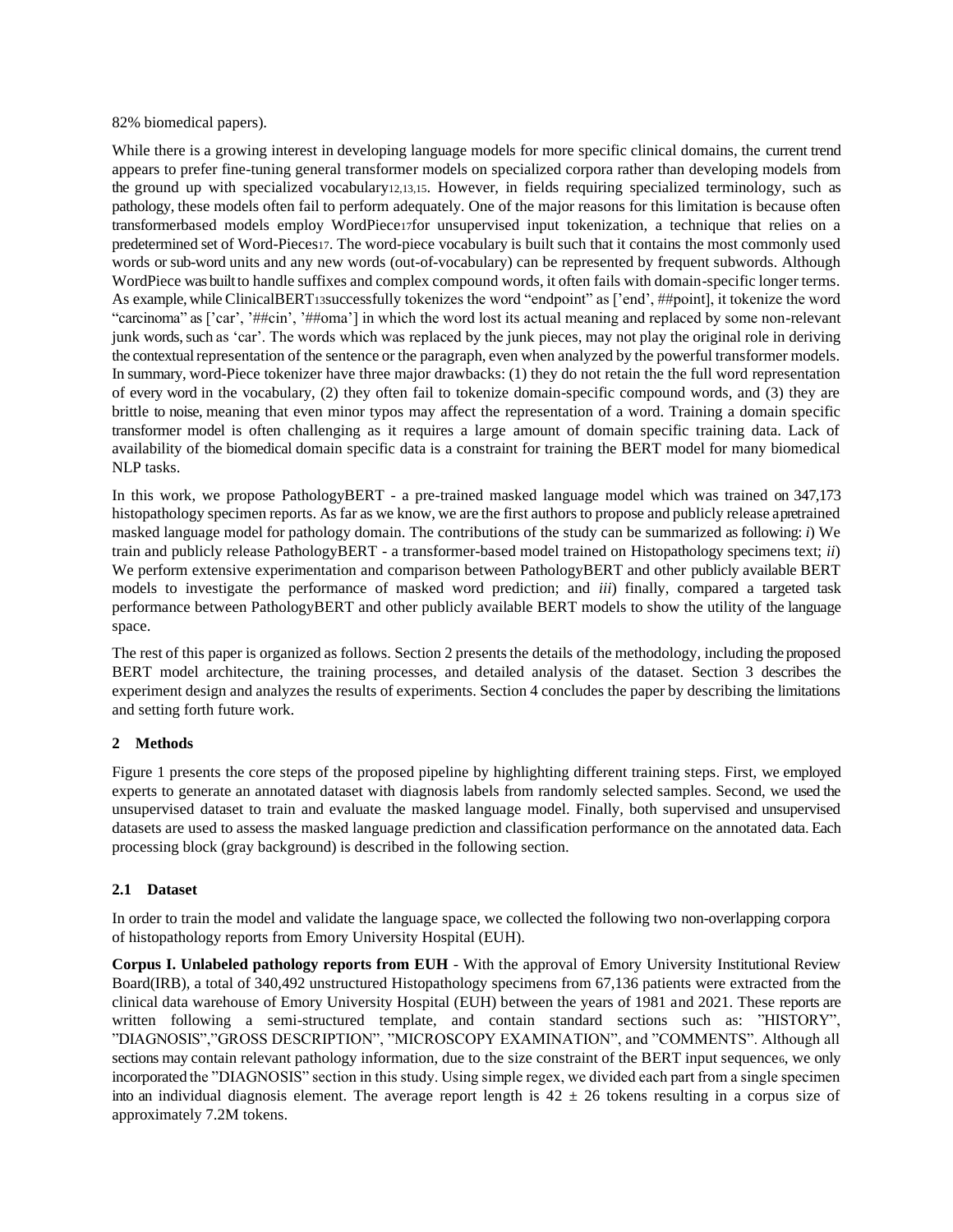

**Figure 1:** Flowchart diagram of the proposed pipeline - training and evaluation. Gray background square boxes highlight the processing components.

The reports may contain varying year-wise templates which makes the language space generation very challenging. The quality of extracted text features has been demonstrated to be improved by data pre-processing18. When building the language model vocabulary, we employ pre-processing to minimize the feature space and improve data generalization. In this work, we transformed the segmented data through a series of standard pre-processing techniques. This was accomplished by applying a conversion to lowercase and removal of numbers. In addition, we discarded identifying details of pathologist, clinicians, and patients from the reports. A descriptive statistics across years are illustrated on Table 1. We train the masked language PathologyBERT model using only Corpus 1. We leveraged corpus I to train, test and validate the masked language model by randomly splitting the corpus into 238,342 (70%) for training, 34,050 (10%) for validation, and 68,100 (20%) for testing purpose.

**Corpus II. Manually labeled pathology reports from EUH** - In order to evaluate the influence of vocabulary coverage on the common masked language model prediction and domain-specific breast cancer diagnose task, we have collected a total of 6,681 unstructured histopathology specimens from 3,155 patients from the EUH clinical data warehouse between the years of 2010 and 2021. This corpus does not overlap with corpus I as there is no intersection of patients between corpus. Each part was classified into fifty eight benign and malignant pathologic diagnoses (invasive ductal carcinoma, lobular carcinoma in situ, radial scar, fibroadenoma, etc.) and grouped into six categories (invasive breast cancer, in situ breast cancer, high risk lesion, non-breast cancer, benign, and negative.). Each part was labeled with at least one label but no upper limit on the number of possible labels. The whole corpus was used in our study to evaluate the model performance.

## **2.2 Pathology Language Space Training**

We trained the traditional 12-layers transformer block architecture of BERT starting from random weights at each block. Rather than demonstrating technical novelty in the model design, the focus of this research is to generate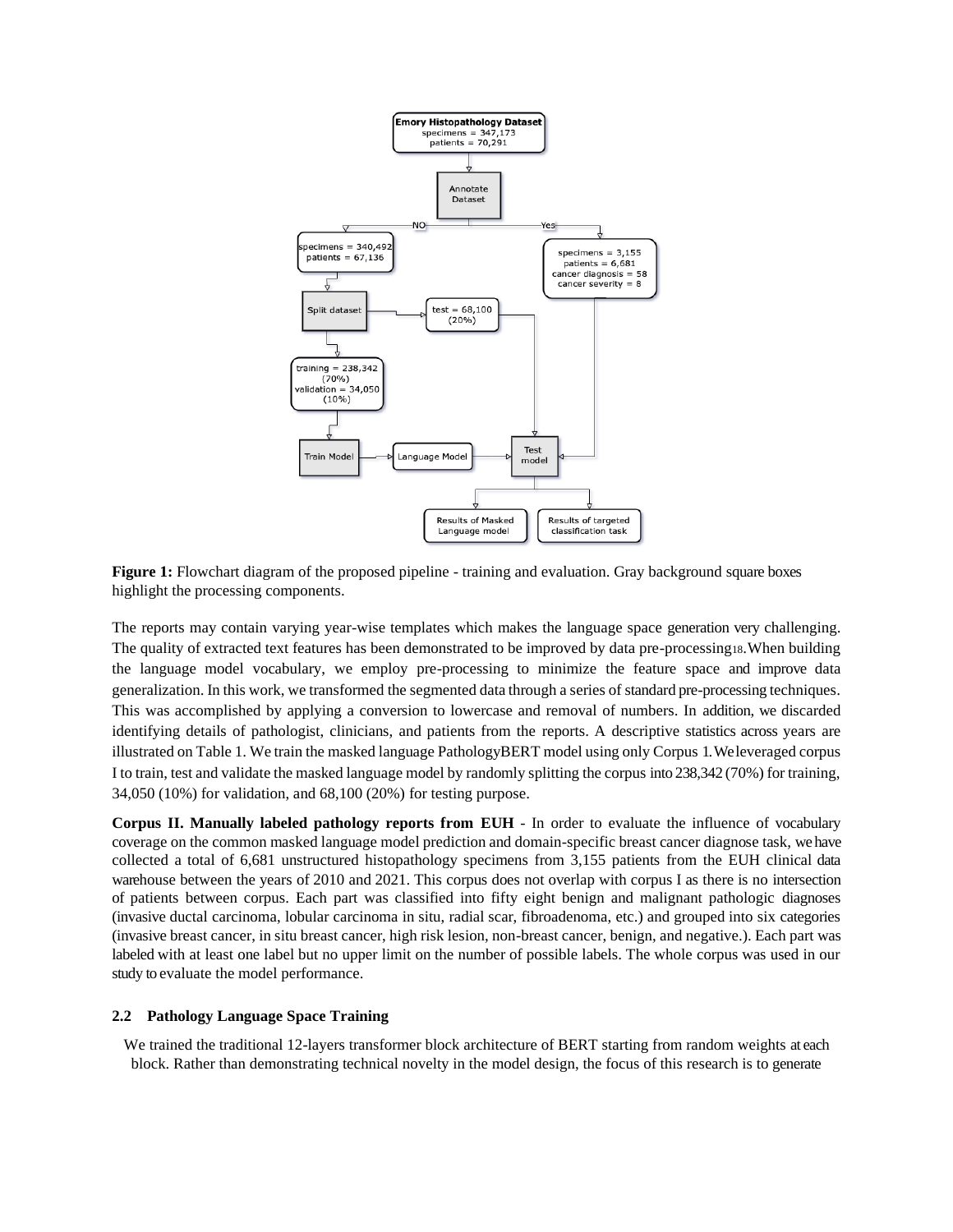

**Figure 2:** WordPiece tokenizer full word coverage over Corpus I for: (a) All unique tokens; (b) Only tokens with minimal frequency of 10.

| <b>Dataset Statistics</b> | Year of reporting |           |           |           |           |           |           |           |           |           |           |           |
|---------------------------|-------------------|-----------|-----------|-----------|-----------|-----------|-----------|-----------|-----------|-----------|-----------|-----------|
|                           | 1981-1984         | 1985-1988 | 1989-1992 | 1993-1996 | 1997-2000 | 2001-2004 | 2005 2008 | 2009-2012 | 2013-2015 | 2016-2019 | 2020-2021 | Overall   |
| No. of patients           | 70                | 300       | 227       | .507      | 5.716     | 8.150     | 8.429     | 10.061    | 11.789    | 18.584    | 2.303     | 67.136    |
| Number of reports         | 112               | .020      | 1.247     | 4.172     | 12.950    | 26,346    | 36,777    | 53.369    | 66.599    | 115.775   | 22.125    | 340,492   |
| Mean report size          | $10+2$            | $30+21$   | $40 + 50$ | $45 + 36$ | $30 + 28$ | $44 + 22$ | $48 + 29$ | $42 + 32$ | $25 + 11$ | $39 + 20$ | $32 + 23$ | $42 + 26$ |
| No. of words              | 837               | 20.381    | 31.691    | 111.651   | 319.387   | 950,367   | 1.253.935 | 1.263.248 | 1.024.134 | 1,884,896 | 365,445   | .225.972  |
| No. of tokens             | 139               | .386      | 2,067     | 3,231     | 4,093     | 7,068     | 7.586     | 7,396     | 8,115     | 9.529     | 5,618     | 18,355    |

**Table 1:** Descriptive statistics from corpus 1 across years.

pre-trained embeddings of pathology language space for open-source model development and improve performance on the following targeted tasks. Hence our training procedure follows the original BERT-Base implementation6while trained on histopathology specimens text. For all pre-training experiments, we leverage the PyTorch<sup>19</sup> HuggingFace<sup>1</sup> implementation of BERT and WordPiece tokenizer17.

**Vocabulary -** BERT uses WordPiece17 for unsupervised input tokenization. The vocabulary is built such that it contains the most commonly used words or sub-words. As a result, any new words can be represented by frequent sub-words (e.g. BERT tokenizes dysplasia as d ##ys ##p ##lasia). We trained a new WordPiece vocabulary on our pathology Corpus I in order to create a new PathologyBERT vocabulary. In this study, we only produced uncased vocabularies, and the vocabulary size was set to 13K after an extensive hyperparameter search. The resulting token coverage comparison between ClinicalBERT13, BlueBERT15, and PathologyBERT is illustrated in Fig 2. The findings show a substantial difference in frequently used words between pathology and other medical domain texts.

**Pre-training -** We explored the following hyperparameters: learning rate  $\epsilon$  /2e-4, 2e-5*}*, batch size  $\epsilon$  /32,64*}*, word minimal frequency  $\epsilon$  /2,4*}*, and vocabulary size  $\epsilon$  /10k,13k,15k/. The best model was trained with a batch size of 32, a maximum sequence length of 64 (mean size of report is  $42 \pm 26$ ), a learning rate of 2e-5, and masked language model probability of 0.15. Models were trained for 300,000 steps. All other BERT default parameters were used. We used a GeForce Quadro RTX 6000 24 GB GPUs. The extensive hyperparameter searching on our corpus I takes approximately 5 days when using multiple available GPUs. Finally, training the PathologyBERT model with optimal hyperparameter from scratch on our corpus 1 takes 36 hours.

## **2.3 Targeted tasks**

With minimal architectural modification, PathologyBERT can be applied to various downstream text mining tasks. Within the scope of this study, we applied the learnt language space for two targeted tasks - (i) masked language prediction with different thresholds to show the semantic understanding of the model; and (ii) classification of reports according to cancer severity.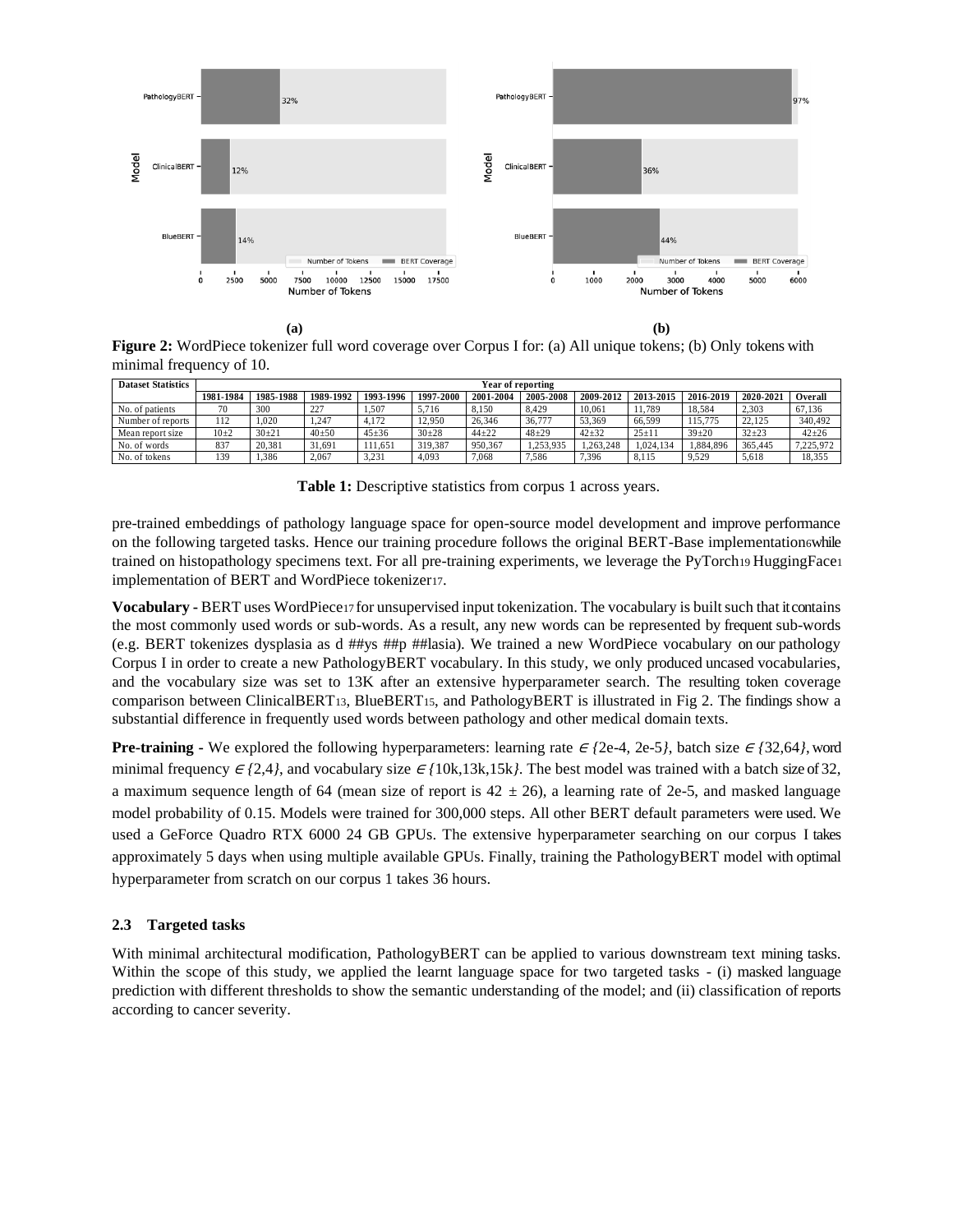| <b>Diagnose</b>                       |          | PathologyBERT         |                 | <b>ClinicalBERT</b>   | <b>BlueBERT</b> | <b>Support</b>        |        |
|---------------------------------------|----------|-----------------------|-----------------|-----------------------|-----------------|-----------------------|--------|
|                                       | Accuracy | <b>Top 5 Accuracy</b> | <b>Accuracy</b> | <b>Top 5 Accuracy</b> | Accuracy        | <b>Top 5 Accuracy</b> |        |
| Apocrine Carcinoma                    | 0.64     | 0.89                  | 0.38            | 0.5                   | 0.5             | 0.56                  | 32     |
| Apocrine Metaplasia                   | 0.67     | 0.85                  | 0.26            | 0.49                  | 0.39            | 0.56                  | 4724   |
| Atypical Ductal Hyperplasia           | 0.68     | 0.75                  | 0.25            | 0.47                  | 0.29            | 0.52                  | 2661   |
| Atypical Lobular Hyperplasia          | 0.66     | 0.82                  | 0.26            | 0.42                  | 0.36            | 0.54                  | 1704   |
| <b>Atypical Papilloma</b>             | 0.62     | 0.81                  | 0.28            | 0.41                  | 0.34            | 0.48                  | 337    |
| <b>Atypical Phyllodes</b>             | 0.68     | 0.8                   | 0.39            | 0.61                  | 0.52            | 0.65                  | 23     |
| <b>Biopsy Site Changes</b>            | 0.60     | 0.74                  | 0.30            | 0.44                  | 0.30            | 0.52                  | 7686   |
| Columnar Cell Change with Atypia      | 0.66     | 0.82                  | 0.26            | 0.39                  | 0.30            | 0.5                   | 513    |
| Columnar Cell Change without Atypia   | 0.68     | 0.88                  | 0.32            | 0.46                  | 0.34            | 0.52                  | 3436   |
| Cyst                                  | 0.7      | 0.80                  | 0.27            | 0.5                   | 0.44            | 0.60                  | 2730   |
| Ductal Carcinoma in Situ              | 0.60     | 0.86                  | 0.33            | 0.48                  | 0.42            | 0.56                  | 12003  |
| Excisional or Post-surgical Change    | 0.68     | 0.81                  | 0.28            | 0.5                   | 0.40            | 0.57                  | 231    |
| Fat Necrosis                          | 0.7      | 0.82                  | 0.25            | 0.44                  | 0.42            | 0.59                  | 1353   |
| Fibroadenoma                          | 0.70     | 0.85                  | 0.24            | 0.47                  | 0.42            | 0.59                  | 3265   |
| Fibroadenomatoid                      | 0.66     | 0.84                  | 0.3             | 0.46                  | 0.39            | 0.54                  | 713    |
| Fibrocystic Disease                   | 0.63     | 0.87                  | 0.24            | 0.42                  | 0.36            | 0.55                  | 7027   |
| Fibromatoses                          | 0.63     | 0.77                  | 0.2             | 0.35                  | 0.36            | 0.52                  | 85     |
| Fibrosis                              | 0.68     | 0.84                  | 0.3             | 0.46                  | 0.38            | 0.54                  | 545    |
| Flat Epithelial Atypia                | 0.62     | 0.8                   | 0.34            | 0.55                  | 0.38            | 0.57                  | 1034   |
| Fna - Benign                          | 0.73     | 0.89                  | 0.44            | 0.59                  | 0.56            | 0.7                   | 216    |
| Fna - Malignant                       | 0.65     | 0.87                  | 0.35            | 0.5                   | 0.46            | 0.59                  | 166    |
| Grade I                               | 0.65     | 0.82                  | 0.32            | 0.52                  | 0.37            | 0.56                  | 2905   |
| Grade II                              | 0.6      | 0.86                  | 0.32            | 0.49                  | 0.43            | 0.56                  | 4352   |
| Grade III                             | 0.64     | 0.88                  | 0.27            | 0.46                  | 0.38            | 0.57                  | 2169   |
| <b>Granular Cell Tumor</b>            | 0.63     | 0.81                  | 0.3             | 0.44                  | 0.48            | 0.67                  | 27     |
| Hamartoma                             | 0.66     | 0.83                  | 0.25            | 0.67                  | 0.5             | 0.67                  | 12     |
| Hemangioma                            | 0.7      | 0.84                  | 0.21            | 0.36                  | 0.33            | 0.51                  | 105    |
| High                                  | 0.64     | 0.83                  | 0.3             | 0.48                  | 0.4             | 0.62                  | 3813   |
| Hyperplasia with Atypia               | 0.67     | 0.87                  | 0.28            | 0.49                  | 0.38            | 0.56                  | 39     |
| Intermediate                          | 0.68     | 0.86                  | 0.28            | 0.52                  | 0.37            | 0.55                  | 4737   |
| Intracystic Papillary Carcinoma       | 0.68     | 0.72                  | 0.29            | 0.46                  | 0.32            | 0.50                  | 102    |
| Intraductal Papillary Carcinoma       | 0.64     | 0.76                  | 0.32            | 0.48                  | 0.38            | 0.54                  | 296    |
| <b>Intraductal Papilloma</b>          | 0.67     | 0.82                  | 0.24            | 0.36                  | 0.3             | 0.48                  | 4355   |
| <b>Invasive Ductal Carcinoma</b>      | 0.62     | 0.87                  | 0.36            | 0.5                   | 0.42            | 0.56                  | 9920   |
| Invasive Lobular Carcinoma            | 0.62     | 0.78                  | 0.31            | 0.50                  | 0.42            | 0.56                  | 1181   |
| <b>Lactational Change</b>             | 0.7      | 0.74                  | 0.30            | 0.49                  | 0.38            | 0.55                  | 174    |
| Lobular Carcinoma in Situ             | 0.66     | 0.79                  | 0.28            | 0.46                  | 0.4             | 0.54                  | 1779   |
| Low                                   | 0.66     | 0.75                  | 0.4             | 0.56                  | 0.45            | 0.57                  | 2222   |
| Lymph Node - Benign                   | 0.72     | 0.87                  | 0.25            | 0.45                  | 0.33            | 0.53                  | 3449   |
| Lymph Node - Metastatic               | 0.76     | 0.9                   | 0.25            | 0.41                  | 0.38            | 0.55                  | 1618   |
| Lymphoma                              | 0.67     | 0.81                  | 0.29            | 0.48                  | 0.44            | 0.57                  | 141    |
| Malignant (Sarcomas)                  | 0.72     | 0.88                  | 0.32            | 0.48                  | 0.39            | 0.52                  | 114    |
| Medullary Carcinoma                   | 0.67     | 0.88                  | 0.25            | 0.38                  | 0.33            | 0.62                  | 24     |
| Metaplastic Carcinoma                 | 0.64     | 0.89                  | 0.27            | 0.50                  | 0.38            | 0.55                  | 197    |
| Microscopic Papilloma                 | 0.65     | 0.78                  | 0.26            | 0.46                  | 0.34            | 0.53                  | 519    |
| Mucinous Carcinoma                    | 0.61     | 0.89                  | 0.32            | 0.48                  | 0.35            | 0.55                  | 312    |
| Mucocele                              | 0.62     | 0.71                  | 0.3             | 0.45                  | 0.27            | 0.47                  | 135    |
| Negative                              | 0.70     | 0.88                  | 0.33            | 0.47                  | 0.41            | 0.68                  | 4433   |
| Non-breast Metastasis                 | 0.61     | 0.70                  | 0.44            | 0.62                  | 0.37            | 0.51                  | 68     |
| Pagets                                | 0.69     | 0.81                  | 0.35            | 0.52                  | 0.37            | 0.53                  | 97     |
| Phyllodes                             | 0.72     | 0.84                  | 0.39            | 0.61                  | 0.44            | 0.64                  | 285    |
| Pseudoangiomatous Stromal Hyperplasia | 0.72     | 0.86                  | 0.22            | 0.39                  | 0.29            | 0.5                   | 236    |
| Radial Scar                           | 0.65     | 0.81                  | 0.28            | 0.44                  | 0.28            | 0.5                   | 865    |
| <b>Sclerosing Adenosis</b>            | 0.64     | 0.82                  | 0.25            | 0.42                  | 0.32            | 0.5                   | 3057   |
| Seroma                                | 0.71     | 0.83                  | 0.3             | 0.45                  | 0.49            | 0.62                  | 76     |
| Tubular Carcinoma                     | 0.6      | 0.79                  | 0.34            | 0.53                  | 0.32            | 0.5                   | 524    |
| Uncertain                             | 0.71     | 0.82                  | 0.29            | 0.41                  | 0.38            | 0.54                  | 56     |
| Usual Ductal Hyperplasia              | 0.64     | 0.82                  | 0.28            | 0.46                  | 0.32            | 0.55                  | 6646   |
| Mean                                  | 0.66     | 0.82                  | 0.29            | 0.47                  | $0.38\,$        | 0.55                  | 111524 |

**Table 2:** Inference table results across diagnosis from masked language prediction over corpus II. We randomly mask 15% of tokens per diagnose report, resulting in a total of 111,524 samples. In addition to Accuracy, we also report the Top 5 Accuracy, which takes the top five predictions into account. We consider a prediction correct if it matches one of the top five predictions.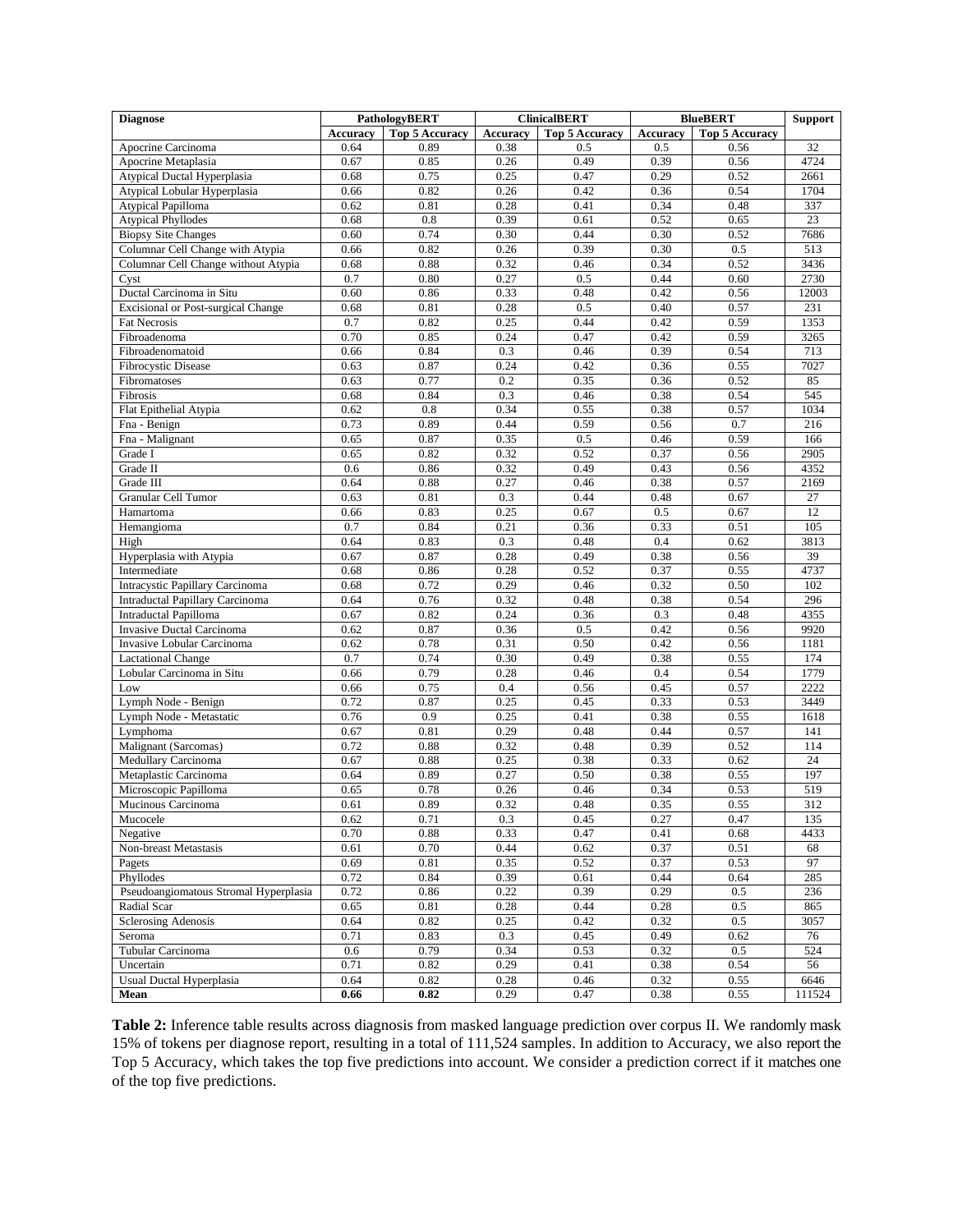| Model               | Masked 15% |                       | Masked 30% |                | Masked 45% |                       |                  | Masked 60%     | Masked 75% |                       |
|---------------------|------------|-----------------------|------------|----------------|------------|-----------------------|------------------|----------------|------------|-----------------------|
|                     | Accuracv   | <b>Top 5 Accuracy</b> | Accuracv   | Top 5 Accuracy | Accuracv   | <b>Top 5 Accuracy</b> | Accuracv         | Top 5 Accuracy | Accuracy   | <b>Top 5 Accuracy</b> |
| <b>ClinicalBERT</b> | 0.26       | 0.43                  | 0.26       | 0.42           | 0.25       | 0.42                  | 0.24             | U.4            | 0.23       | 0.39                  |
| BlueBERT            | $\sim$     |                       | 0.36       | 0.52           | 0.35       | 0.51                  | 0.33             | u.:            | 0.31       | 0.5                   |
| PathologyBERT       | 0.73       | 0.83                  | 0.75       | 0.84           | 0.74       | 0.84                  | 0.7 <sub>5</sub> | 0.84           | 0.74       | 0.84                  |

**Table 3:** Masked language prediction results over Corpus I holdout test set with varying thresholds. We also report the Top 5 Accuracy, which takes the top five predictions into account. We consider a prediction correct if it matches one of the top five predictions.

We fine-tune PathologyBERT on Corpus II to predict 6 breast cancer diagnose severity (invasive breast cancer, high risk lesion, borderline lesion, non-breast cancer, benign, and negative). Note that each specimen has at least one label but no upper limit on the number of possible labels, making the task a multi-label prediction problem. To overcome this challenge, we reformulated each label learning as a binary classification task and transformed the multilabel learning into multiple binary classification tasks.

The architecture, optimization, and hyperparameters are essentially the same as that of presented on BERT. During the fine-tuning process, we feed the final BERT vector for the [CLS] token into a linear classification layer to predict multilabels for each specimen report. We optimize binary cross entropy loss using Adam20and applied a dropout of 0.2. We fine-tune for 6 epochs using a batch size of 16, 32, or 64 and a learning rate of 5e-6, 1e-5, 2e-5, or 5e-5 with early stopping on the development set (patience of 10). The best model was trained with a batch size of 32 and a learning rate of 2e-5.

## **3 Experiments and Results**

## **3.1 3.1 Vocabulary coverage and masked language prediction**

Our experiments are focused on two aspects; 1) pathology-specific vocabulary coverage, 2) performance of masked language model. We report results on both Corpus I and Corpus II. As described in the dataset section, reports in Corpus II are labelled by diagnoses. Hence, this corpus allowed us to judge the performance of PathologyBERT stratified by the diagnosis label.

Major advantage of training a tokenizer and a transformer based language model for pathology reports is coverage of pathology-specific terminology. Figure 2 shows the overall coverage of pathology vocabulary by the proposed PathologyBERT compared to pre-trained models like ClinicalBERT and BlueBERT. It is clear that PathologyBERT provides far better coverage than pre-trained models. Pathology-BERT nearly covers all terms with a frequency of at least 10. This is intuitive as PatholgoyBERT has specifically been designed and trained on pathology reports while none of the pre-trained BERT models had this opportunity.

On the unseen cohort II, we also validated the coverage of the ClinicalBERT, BlueBERT and PathologyBERT for both common and extremely rare diagnosis classes. Figure 3 shows the coverage ratio of models on the unseen cohort II along with number of representative class samples. Coverage ratio is defined as  $N(\psi_p)/N(\psi_n)$  where  $N(\psi_p)$  is the number of unique words within the class member present in vocabulary and *N*(*wn*) is the total number of unique words within the class member. As seen from the figure, PathologyBERT achieved good coverage (*>* 0*.*75) for extremely rare classes, such as Apocrine Carcinoma (3 samples), Atypical Phyllodes (3 samples). Other transformers vocabulary coverage have only been limited to 0.5 range.

Given better vocabulary coverage, we expect to see better masked language prediction accuracy from the masked language model built on top of PathologyBERT. Results in Table 3 confirm this expectation on the hold-out validation data. We report both the accuracy and the 'Top 5 Accuracy' which counts occurrence of the masked token in the top-5 predicted tokens as a correct prediction. PathologyBERT outperforms both BlueBERT and ClinicalBERT by a large margin, i.e., accuracy of 0.73 achieved by PathologyBERT compared against 0.37 for BlueBERT and 0.26 for ClinicalBERT at conventional 15% masking rate. We extended these experiments across a wide range of masking rate, i.e., from 15% to 75%. It is interesting to note that performance remains stable, especially in terms of accuracy values, across such a wide range of masking rate for PathologyBERT. ClinicalBERT and BlueBERT drop their performances by 3 and 6 percentage points, respectively. We attribute this phenomenon to narrow frequency range of unique tokens. Only about 6000 tokens have frequency 10 or more. We believe smaller token set size results in more frequent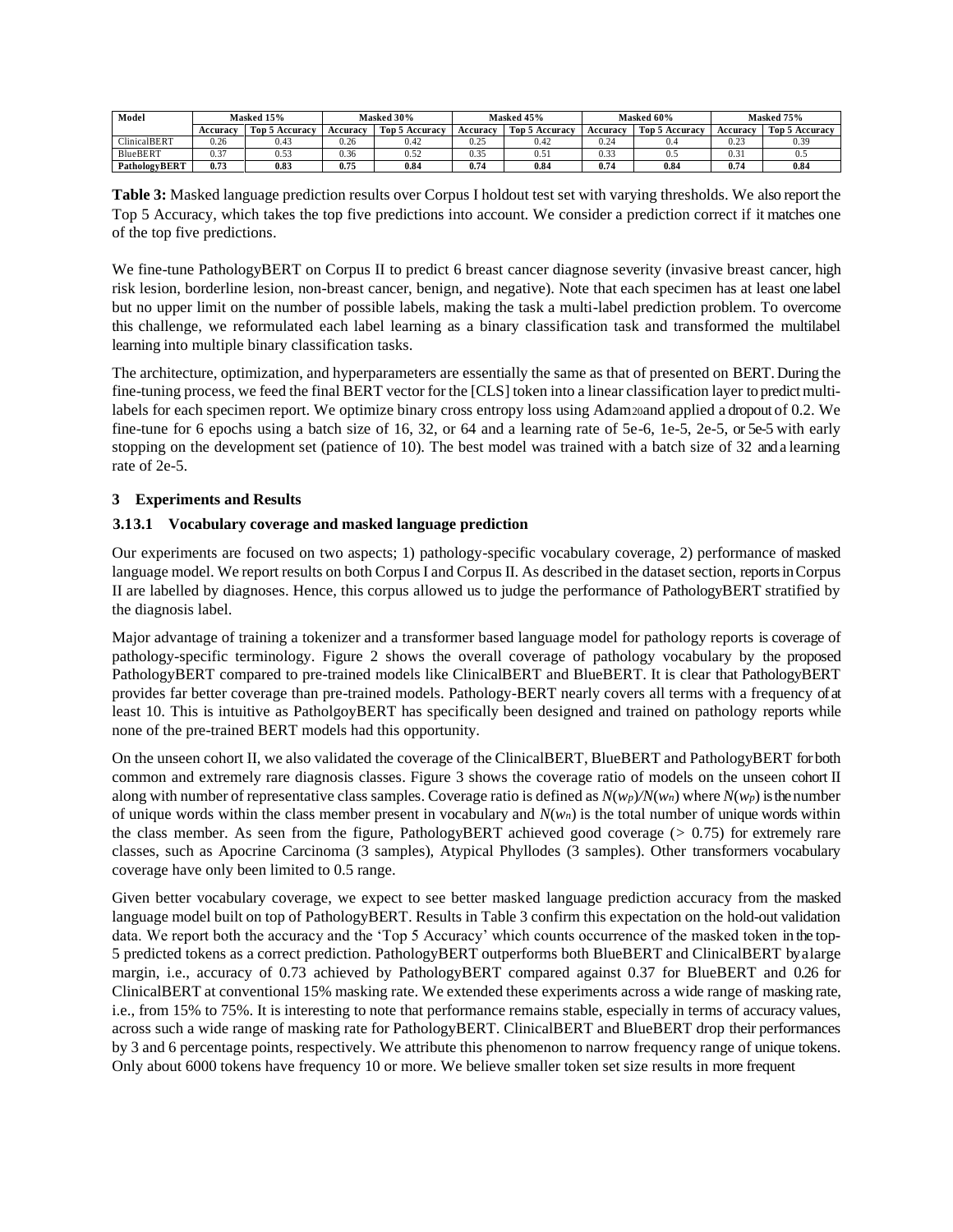

**Figure 3:** Comparative vocabulary coverage of blueBERT, clinicalBERT and pathology BERT: (a) top majority classes, and (b) minority classes.

repetition of tokens, and hence more predictable token patterns resulting in stable prediction performance even with very high masking rate. ClinicalBERT and BlueBERT fail to predict even this smaller variety of tokens because their tokenizers do not properly cover tokens included in this small but specialized token set containing pathology-specific terminology.

Table 2 presents the masked language prediction results (masked 15%) for each class present in the unseen Corpus II. Similar test observation (Table 3) holds for the unseen dataset - PathologyBERT provides better coverage than pretrained BERT models on all diagnoses. Overall prediction accuracy is much higher in PathologBERT (71% accuracy) compared to ClinicalBERT (27%) and BlueBERT (38%). Interestingly, even for the rare classes with *<*20 occurrences, PathologyBERT obtained decent accuracy while other models achieved very low performance with both strict and relaxed metrics.

In order to present the concept more intuitively, we show in Table 4 a few randomly chosen examples of prediction by masked language models. It is interesting to note that PathologyBERT not only makes more accurate predictions, its top few suggestions consist of words pointing to similar concept or synonyms. This indicates model's ability in understanding the context of the word and its suggesting potential tokens suitable to the same context. When PathologyBERT predicts 'mastectomy' as top candidate, it also predicts 'resection' and 'excision' as second and third choices. All of these words point to the idea of tissue removal. Similarly, when 'calcification' is predicted as the top word, the second choice is 'micro-calcification'.

## **3.2 Breast Cancer Diagnose Severity Classification**

Language models are widely used for generating semantically rich embeddings for words or word sequences that can be further used for downstream prediction tasks. Performance of downstream predictor is another indicator of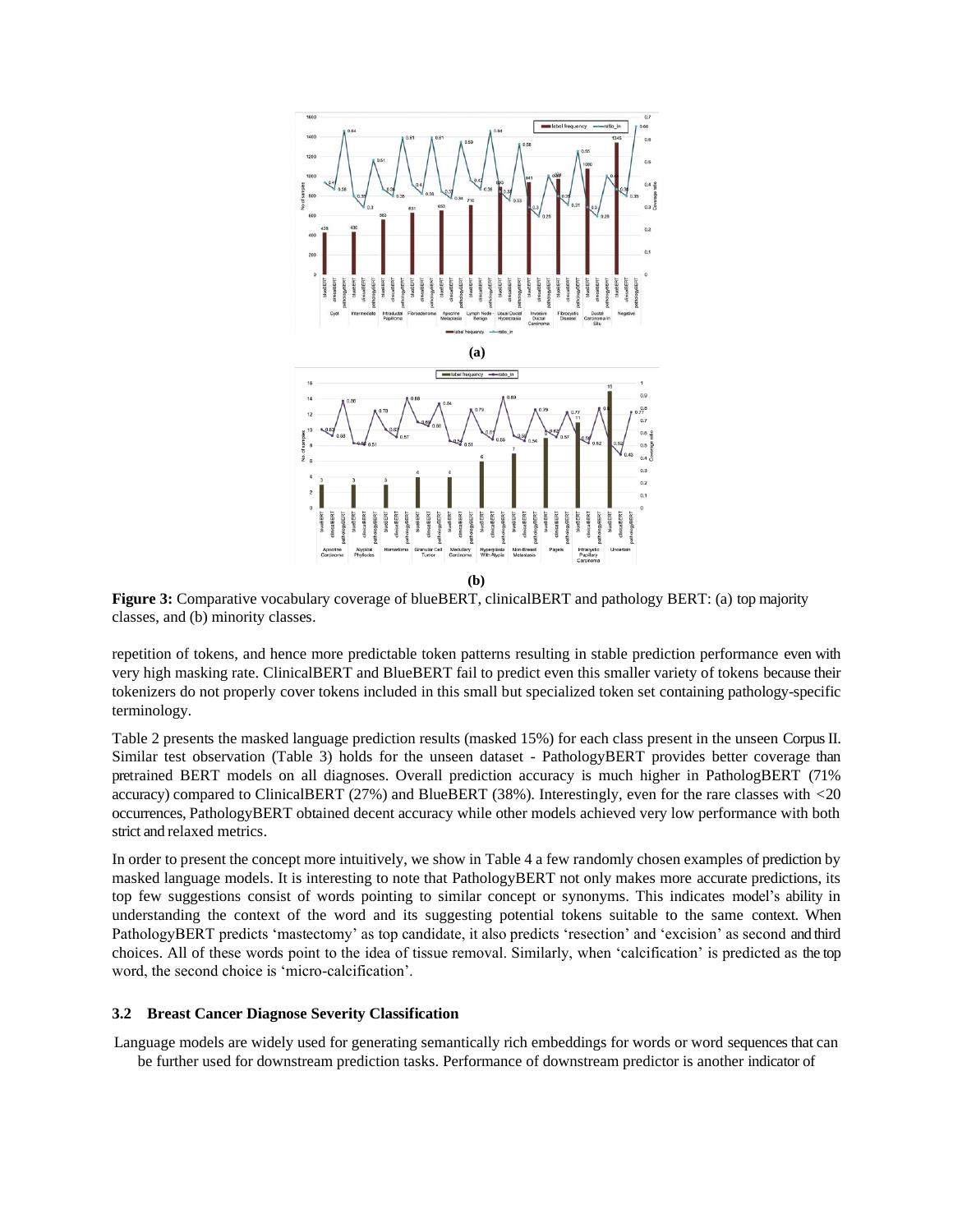| Sentence                                                                                                                             | <b>Masked Language Model</b> |           |                     |           |                        |           |  |
|--------------------------------------------------------------------------------------------------------------------------------------|------------------------------|-----------|---------------------|-----------|------------------------|-----------|--|
|                                                                                                                                      | PathologyBERT                |           | <b>ClinicalBERT</b> |           | <b>BlueBERT</b>        |           |  |
|                                                                                                                                      | <b>Mask Prediction</b>       | Confdence | Mask Prediction     | Confdence | <b>Mask Prediction</b> | Confdence |  |
| right breast, core needle biopsy: [invasive ] ductal carcinoma,<br>nottingham gradethree, with a lobular growth pattern              | invasive                     | 0.96      | invasive            | 0.8       | invasive               | 0.99      |  |
|                                                                                                                                      | infltrating                  | 0.03      | small               | 0.02      | a                      | 0.002     |  |
|                                                                                                                                      | microinvasive                | 0.001     | a                   | 0.007     | left                   | 0.001     |  |
| usual ductal epithelial hyperplasia, apocrine [metaplasia], calcifcations associated with benign                                     | metaplasia                   | 0.75      | ##s                 | 0.26      | proliferation          | 0.55      |  |
|                                                                                                                                      | cvsts                        | 0.13      | $#$ #mia            | 0.04      | cells                  | 25        |  |
|                                                                                                                                      | adenosis                     | 0.1       | ##lasia             | 0.09      | change                 | 0.1       |  |
| chronic [gastritis] with regenerative changes, no helicobacter pylory                                                                | gastritis                    | 0.79      | ##itv               | 0.42      | infammation            | 0.64      |  |
|                                                                                                                                      | infammation                  | 0.15      | infammation         | 0.16      | changes                | 0.12      |  |
|                                                                                                                                      | mucosa                       | 0.04      | changes             | 0.12      | disease                | 0.07      |  |
| benign fatty breast tissue including millimeters nodular fbroepithelial lesion, nodular [adenosis] vs fbroadenomatoid nodule         | adenosis                     | 0.85      | focus               | 0.69      | ##ity                  | 0.52      |  |
|                                                                                                                                      | hyperplasia                  | 0.1       | mass                | 0.11      | fat                    | 0.16      |  |
|                                                                                                                                      | cvst                         | 0.02      | ##ity               | 0.06      | scar                   | 0.12      |  |
| wire-directed segmental mastectomy: fat epithelial atypia with [ calcifcation ].                                                     | calcifcation                 | 0.6       | radiation           | 0.06      | invasion               | 0.1       |  |
|                                                                                                                                      | microcalcifcations           | 0.36      | resolution          | 0.06      | clusters               | 0.06      |  |
|                                                                                                                                      | atypia                       | 0.01      | improvement         | 0.03      | debris                 | 0.05      |  |
| wire-directed segmental [ mastectomy ]: fat epithelial atypia with calcifcation.                                                     | mastectomy                   | 0.98      | study               | 0.32      | sampling               | 0.31      |  |
|                                                                                                                                      | resection                    | 0.007     | view                | 0.16      | brushing               | 0.06      |  |
|                                                                                                                                      | excision                     | 0.003     | assessment          | 0.04      | block                  | 0.03      |  |
| intraductal papilloma with [ sclerosis ] and micro calcifcations<br>with Usual ductal hyperplasia and no atypical lesions identifed. | sclerosis                    | 0.83      | focal               | 0.19      | macro                  | 0.53      |  |
|                                                                                                                                      | calcifcations                | 0.08      | micro               | 0.06      | central                | 0.06      |  |
|                                                                                                                                      | hvalinization                | 0.009     | nuclear             | 0.05      | coarse                 | 0.05      |  |
| intraductal papilloma with sclerosis and micro calcifcations<br>with Usual ductal hyperplasia and no [ atypical ] lesions identifed. | atypical                     | 0.87      | focal               | 0.31      | focal                  | 0.2       |  |
|                                                                                                                                      | proliferative                | 0.07      | other               | 0.23      | mass                   | 0.17      |  |
|                                                                                                                                      | invasive                     | 0.07      | discrete            | 0.11      | other                  | 0.16      |  |
| intraductal papilloma with sclerosis and micro calcifcations<br>with Usual ductal hyperplasia and [ no ] atypical lesions identifed. | no                           | 0.99      | other               | 0.55      | no                     | 0.94      |  |
|                                                                                                                                      | focal                        | 0.002     | multiple            | 0.04      | some                   | 0.005     |  |
|                                                                                                                                      | rare                         | 0.001     | no                  | 0.02      | multiple               | 0.004     |  |

**Table 4:** Inference examples from masked language model. Samples are selected from holdout test set and a random token is masked. The sentence is then fed into the model for mask prediction.

the quality of the embedding generated by language model, and hence the language model itself. We evaluated the proposed language model PathologyBERT for downstream prediction of breast cancer diagnosis on Corpus II. As illustrated in Table 5, PathologyBERT based predictor outperforms predictors based on BlueBERT, and ClinicalBERT. It is important to note that the largest performance improvement is achieved for Non-breast cancer (NBC) label (0.59 f1-score of BlueBERT to 0.70 f1-score of PathologyBERT). This label has the lowest support value, indicating it to be the rarest of all considered labels. It is an intuitive assumption that tokens indicative of a rare label are also rare and are not covered by BlueBERT and ClinicalBERT, but are covered by the tokenizer of PathologyBERT. Thus PathologyBERT outperforms other BERT based predictors by a significant margin for this label.

| Severity category          | <b>BlueBERT</b>  |                  |                  | <b>ClinicalBERT</b> |                  |                  |                  | Support          |                  |     |
|----------------------------|------------------|------------------|------------------|---------------------|------------------|------------------|------------------|------------------|------------------|-----|
|                            | Precision        | Recall           | <b>F1 Score</b>  | Precision           | Recall           | <b>F1 Score</b>  | Precision        | Recall           | <b>F1 Score</b>  |     |
| Invasive breast cancer-IBC | $0.98 \pm 0.005$ | $0.96 \pm 0.004$ | $0.97 \pm 0.004$ | $0.98 \pm 0.004$    | $0.98 \pm 0.008$ | $0.98 \pm 0.004$ | $0.98 \pm 0.009$ | $0.98 \pm 0.007$ | $0.98 \pm 0.008$ | 258 |
| Non-breast cancer-NBC      | $0.89 \pm 0.28$  | $0.44 \pm 0.2$   | $0.59 \pm 0.18$  | $0.72 \pm 0.27$     | $0.31 \pm 0.14$  | $0.38 \pm 0.17$  | $0.79 \pm 0.09$  | $0.67 \pm 0.11$  | $0.70 \pm 0.17$  | 11  |
| In situ breast cancer-ISC  | $0.96 \pm 0.006$ | $0.93 \pm 0.005$ | $0.94 \pm 0.005$ | $0.98 \pm 0.006$    | $0.96 \pm 0.01$  | $0.97 \pm 0.007$ | $0.98 \pm 0.008$ | $0.98 \pm 0.05$  | $0.98 \pm 0.004$ | 220 |
| High risk lesion-HRL       | $0.92 \pm 0.004$ | $0.90 \pm 0.005$ | $0.91 \pm 0.004$ | $0.97 \pm 0.01$     | $0.95 \pm 0.01$  | $0.96 \pm 0.008$ | $0.97 \pm 0.02$  | $0.97 \pm 0.03$  | $0.97 \pm 0.009$ | 248 |
| Benign-B                   | $0.92 \pm 0.006$ | $0.96 \pm 0.006$ | $0.94 \pm 0.006$ | $0.97 \pm 0.005$    | $0.98 \pm 0.003$ | $0.98 \pm 0.003$ | $0.98 \pm 0.01$  | $0.98 \pm 0.002$ | $0.98 \pm 0.002$ | 749 |
| Negative                   | $0.92 \pm 0.007$ | $0.89 \pm 0.02$  | $0.90 \pm 0.005$ | $0.98 \pm 0.008$    | $0.96 \pm 0.01$  | $0.97 \pm 0.007$ | $0.98 \pm 0.01$  | $0.98 \pm 0.02$  | $0.98 \pm 0.009$ | 269 |
|                            |                  |                  |                  |                     |                  |                  |                  |                  |                  |     |
| $0.87 + 0.007$<br>Accuracy |                  | $0.92 \pm 0.006$ |                  |                     |                  | 1755             |                  |                  |                  |     |
| Micro Average              | $0.93 \pm 0.006$ | $0.93 \pm 0.004$ | $0.93 \pm 0.004$ | $0.97 \pm 0.004$    | $0.96 \pm 0.004$ | $0.97 \pm 0.003$ | $0.98 \pm 0.002$ | $0.97 \pm 0.003$ | $0.98 \pm 0.002$ |     |

**Table 5:** Inference table performances of BERT, BioBERT, ClinicalBERT, BlueBERT, and PathologyBERT on predicting Breast Cancer Diagnoses. Bold indicates the state-of-the-art results with 95% bootstrap confidence interval.

## **4 Conclusion**

In this article, we introduced PathologyBERT, which is a pre-trained language representation model for pathology text mining. In our comprehensive experimental setting, we showed that pre-training transformer model on pathology corpora is crucial in applying it to Pathology Natural Language Understanding (NLU), information extraction, text classification, and several other text mining tasks. Further, with minimal task-specific architectural modification and with a multi-label unbalanced dataset, PathologyBERT outperforms previous models on breast cancer severity classification task. To support pathology informatics development, we will release the model with open-source license in the HuggingFace model repository. While PathologyBERT shows significant promises in regards to pathology text mining, it faces several limitations. One major limitation is that it has been trained on pathology reports collected from a single institute. Only the DIAGNOSIS section of each report was included in the training process. Different institute may use somewhat different vocabulary as well as report structure. However, given the semi-structured nature of reporting, template structure may not pose significant generalizability challenge for our model and can be fixed easily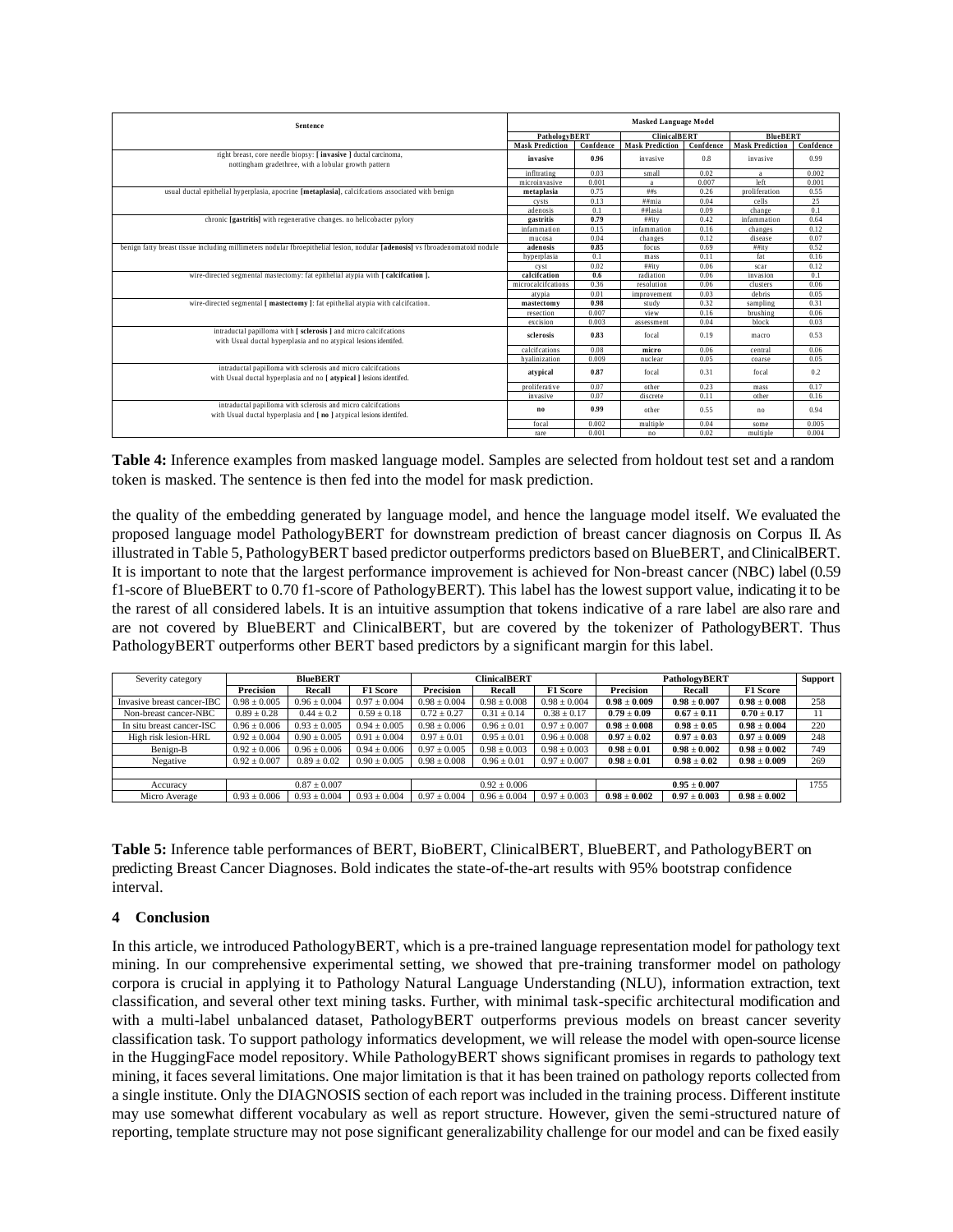by pre-processing and section segmentation. Another limitation is smaller input size of 64 tokens as compared to 512 for BERT and 128 for ClinicalBERT. This parameter value works well with our current training corpus where we can easily extract DIAGNOSIS section with mean size of 42 tokens. However, this may pose problems when applying our model to a longer pathology reports coming from other institutions. In future, we intend to alleviate abovementioned limitations by employing multi-institutional data for fine-tuning of our model. The scope of this work is limited to quality evaluation of the language model for its inherent task of masked token prediction and breast cancer diagnosis classification. In future, we intend to experiment with a wider variety of downstream prediction labels including named-entity recognition and hierarchical modeling for subcategories of diagnoses.

#### **References**

- [1] Wolf T, Debut L, Sanh V, Chaumond J, Delangue C, Moi A, et al.. HuggingFace's Transformers: State-of-theart Natural Language Processing; 2020.
- [2] Schroeck F, Patterson O. Development of a Natural Language Processing Engine to Generate Bladder Cancer Pathology Data for Health Services Research. Urology vol 110. 2017:84–91.
- [3] Schroeck FR, Lynch KE, Chang Jw, MacKenzie TA, Seigne JD, Robertson DJ, et al. Extent of Risk-Aligned Surveillance for Cancer Recurrence Among Patients With Early-Stage Bladder Cancer. JAMA Network Open. 2018 09;1(5):e183442–e183442.
- [4] Lee J, Song H, Yoon E. Automated extraction of Biomarker information from pathology reports. BMC Medical Informatics and Decision Making. 2018.
- [5] Vaswani A, Shazeer N, Parmar N, Uszkoreit J, Jones L, Gomez A, et al. Attention is all you need. 2017 06.
- [6] Devlin J, Chang MW, Lee K, Toutanova K. BERT: pre-training of deep bidirectional transformers for language understanding. In: Proceedings of the 2019 Conference of the North American Chapter of the Association for Computational Linguistics). Association for Computational Linguistics; 2019. p. 4171–4186.
- [7] Mikolov T, Sutskever I, Chen K, Corrado G, Dean J. Distributed representations of words and phrases and their compositionality. arXiv preprint arXiv:13104546. 2013.
- [8] Mikolov T, Chen K, Corrado G, Dean J. Efficient Estimation of Word Representations in Vector Space. In: ICLR; 2013. .
- [9] Bojanowski P, Grave E, Joulin A, Mikolov T. Enriching Word Vectors with Subword Information. arXiv preprint arXiv:160704606. 2016.
- [10] Peters ME, Neumann M, Iyyer M, Gardner M, Clark C, Lee K, et al. Deep Contextualized Word Representations. In: Proceedings of the 2018 Conference of the North American Chapter of the Association for Computational Linguistics: Human Language Technologies, Volume 1 (Long Papers). New Orleans, Louisiana: Association for Computational Linguistics; 2018. p. 2227–2237. Available from: https://aclanthology.org/N18-1202.
- [11] Howard J, Ruder S. Universal Language Model Fine-tuning for Text Classification. In: Proceedings of the 56th Annual Meeting of the Association for Computational Linguistics (Volume 1: Long Papers). Melbourne, Australia: Association for Computational Linguistics; 2018. p. 328–339. Available from: https://aclanthology.org/P18-1031.
- [12] Lee J, Yoon W, Kim S, Kim D, Kim S, So C, et al. BioBERT: a pre-trained biomedical language representation model for biomedical text mining. Bioinformatics (Oxford, England). 2019 09;36.
- [13] Alsentzer E, Murphy J, Boag W, Weng WH, Jindi D, Naumann T, et al. Publicly Available Clinical BERT Embeddings. In: Proceedings of the 2nd Clinical Natural Language Processing Workshop. Minneapolis, Minnesota, USA: Association for Computational Linguistics; 2019. p. 72–78. Available from: https://aclanthology.org/W19-1909.